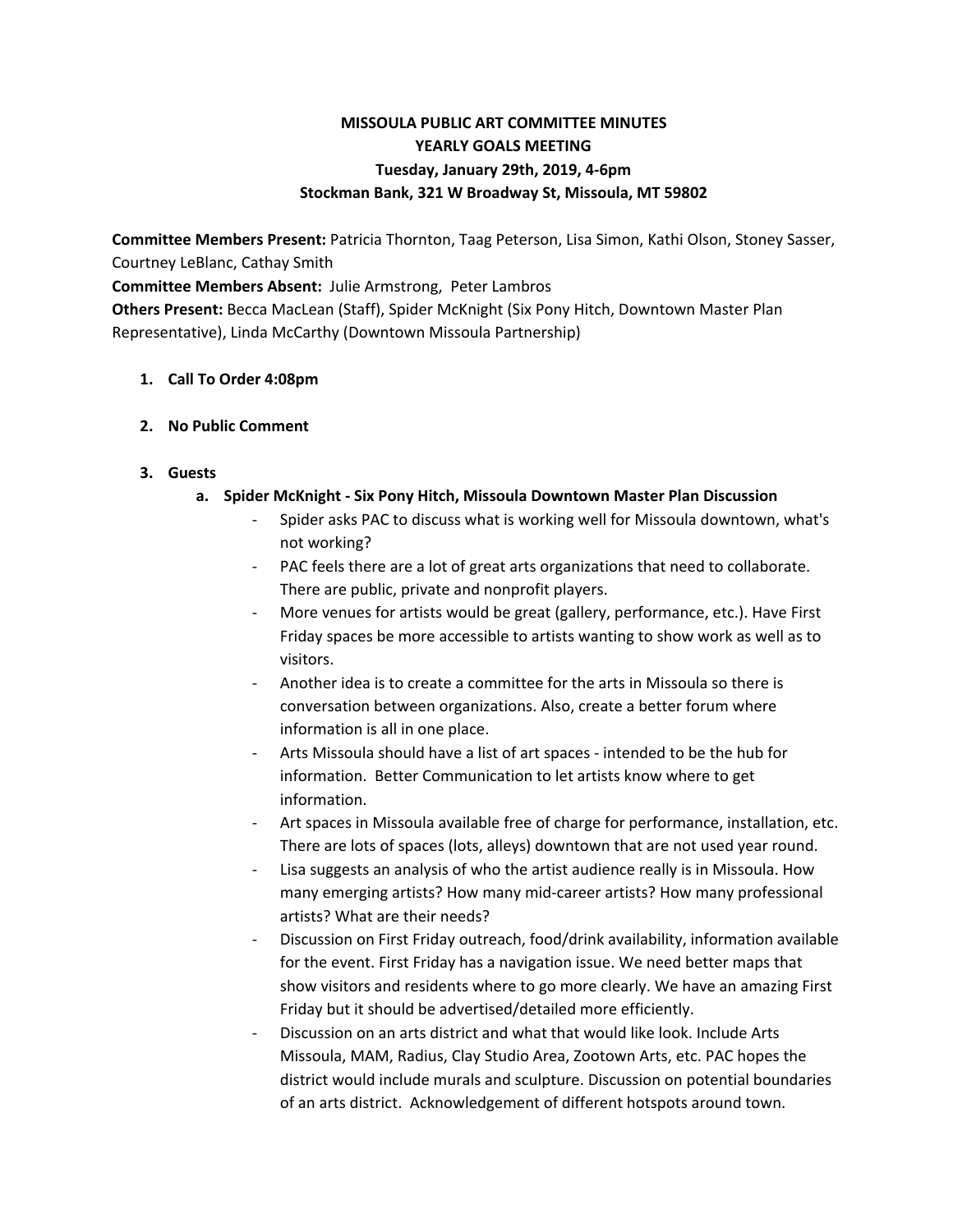- Central office being ZACC/ARTS Missoula for people that want more information, etc.
- Discussion on "big art" and more large sculptures.
- Other thoughts: murals, open site performance areas, expanded public/private partnerships, projection and video art, rooftop theater, professional development for artists, all ages of kid-friendly events available, etc.
- Lisa suggests more emphasis on Native American Art, as well as Montana's role in Contemporary Ceramics.
- Cathay suggests better signage and wayfinding for art institutions and galleries. Also, making downtown more walkable.
- Discussion on bus accessibility.
- PAC should look at Mindmixer website: <http://missoulasdowntownmasterplan.mindmixer.com/>
- Linda discusses the time frame for the overall plan and additional details they are working on (wayfinding, info kiosks, etc.). The Arts are certainly on the brain of the community. Programming of specific things is not necessarily in the larger plan.
- Welcome to Missoula signs.

## **4. Format of Planning Session - Set Time Objectives**

- a. With our remaining time, Courtney would like to discuss bylaws, outreach and awareness and fundraising & project development.
- b. Lisa would like to touch on the Public Art Guide/Fine Art Guide

## **5. Bylaw Review [Conflict of Interest Discussion]**

- a. Discussion ensues on bylaw update.
- b. The original concern was around PAC members recusing themselves for any given conversation if there is a personal or financial interest being added to bylaw language.
- c. Discussion ensues on edits to make to Jim Nugent's phrasing to add to current Conflict of Interest language.
- d. PAC suggests taking a look at Missoula Art Museum's conflict of interest language as a starting point.
- e. Courtney suggests revising bylaws based on new suggested edits come February Meeting.
- f. Jim's suggested language will be incorporated into our current conflict of interest to specify details of one recusing themself. Becca will send Cathay changes to bylaws based on today's discussion, with MAM's info underneath so PAC can edit at the next meeting. The more specific, the better.

## **6. Outreach and Awareness [Social Media, etc.]**

a. Courtney has been in touch with a photographer who would be willing to update our public art photos for our social media. She will continue the discussion with him.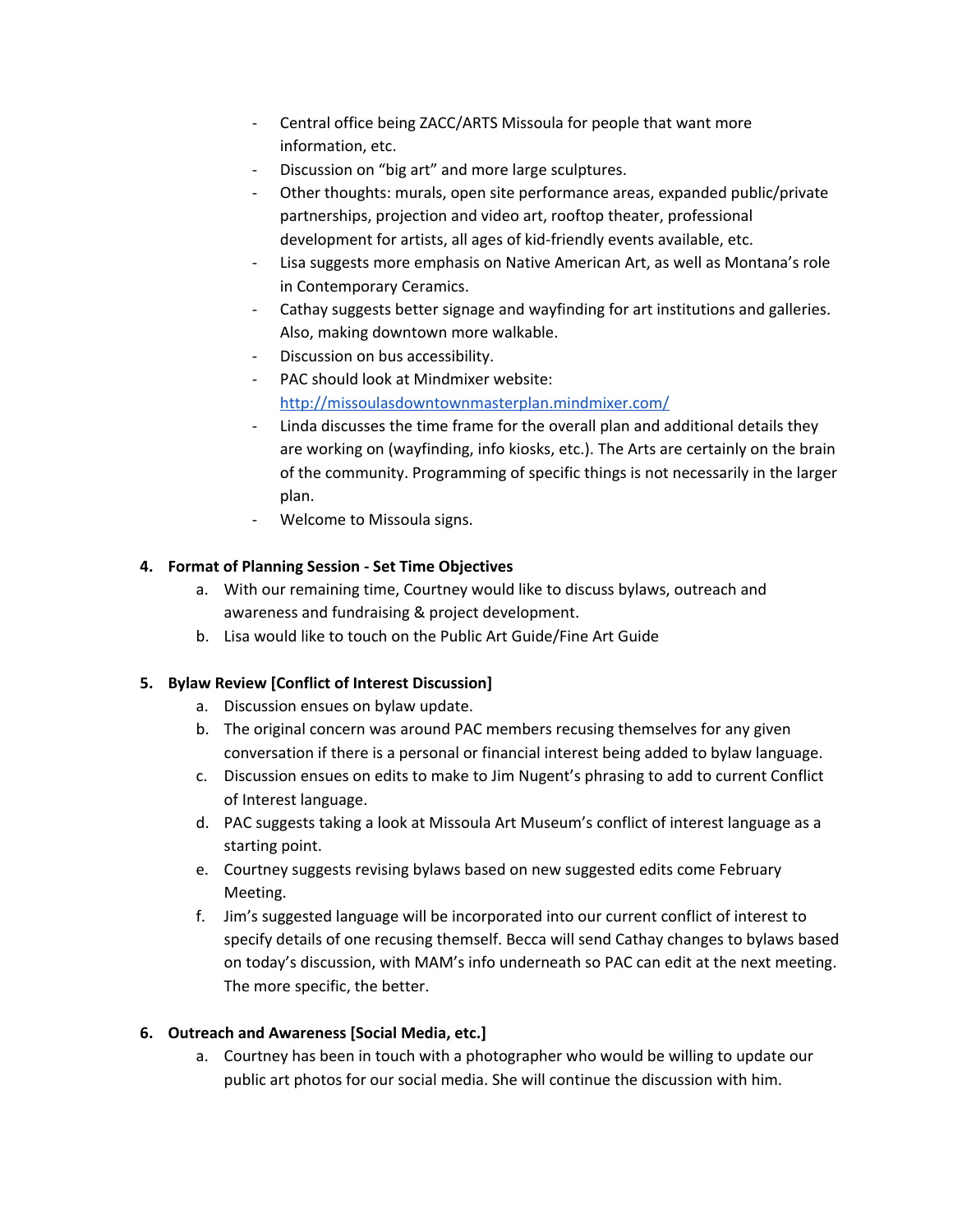- b. Lisa discusses combining the Fine Art Guide with the Public Art Guide. Missoula is currently saturated with publications that make it confusing for visitors as to which one to grab. By combining these two guides, the fee galleries pay to be in the fine art guide could be put towards reducing the need for all of the advertising (or a combo of both efforts).
- c. Lisa shows Scottsdales Art Walk guide and passes it around.
- d. PAC discusses Fine Art Guide and Public Art Guide collaboration.
- e. Discussion ensues on guide distributions. Becca ask Tom about Arts Missoula's distribution of Fine Art Guides.
- f. Kathi, Lisa, Becca will meet with Jacque Walawander from the Missoulian about possibilities of this year's guide. Becca discuss with Tom this combo guide idea also.
- g. This whole idea goes along with our branding and image. It would be great to collaborate more intentionally.

## **7. Governance**

a. Tabled.

## **8. Fundraising and Project Development**

- a. Kathi explains that this year's signal boxes and the Van Buren Mural Neighborhood Grants have been official approved/funded.
- b. There is about \$15,000 total in the Public Art Fund.
- c. Stoney suggests a project idea: PAC to hire live dancers, performers, musicians, creators, etc. to perform on the street during a First Friday. We could take \$5,000 from our PAC fund and split it between multiple artists over a few months time (about \$200 each).
- d. Lisa brings up the point that these project ideas are great, but the PAC also needs to prioritize all of our ideas and see what we have on the table to tackle (ex. murals, TSBs, etc.).
- e. Courtney explains that we should have another percent for art project coming down the pipe. This is for the update of the detective building on Catlin. We also don't necessarily have to put a piece at that location.
- f. One of our next steps as a committee should be to hold a priority list meeting to talk about our projects and ideas (welcome signs, murals, performance art, parking space idea, etc.). Then, to delegate responsibility to PAC members.
- g. Stoney will reach out to gauge interest from her artist friends about her performance idea. Stoney wants to lead the development of this project. This item will be at the top of the February agenda.
- h. Lisa suggests for our social media fundraising plan we could get a business to fund something and run an online campaign to match that gift. There should be a benefit to someone giving that is more tangible.

## **9. Projects**

a. Tabled.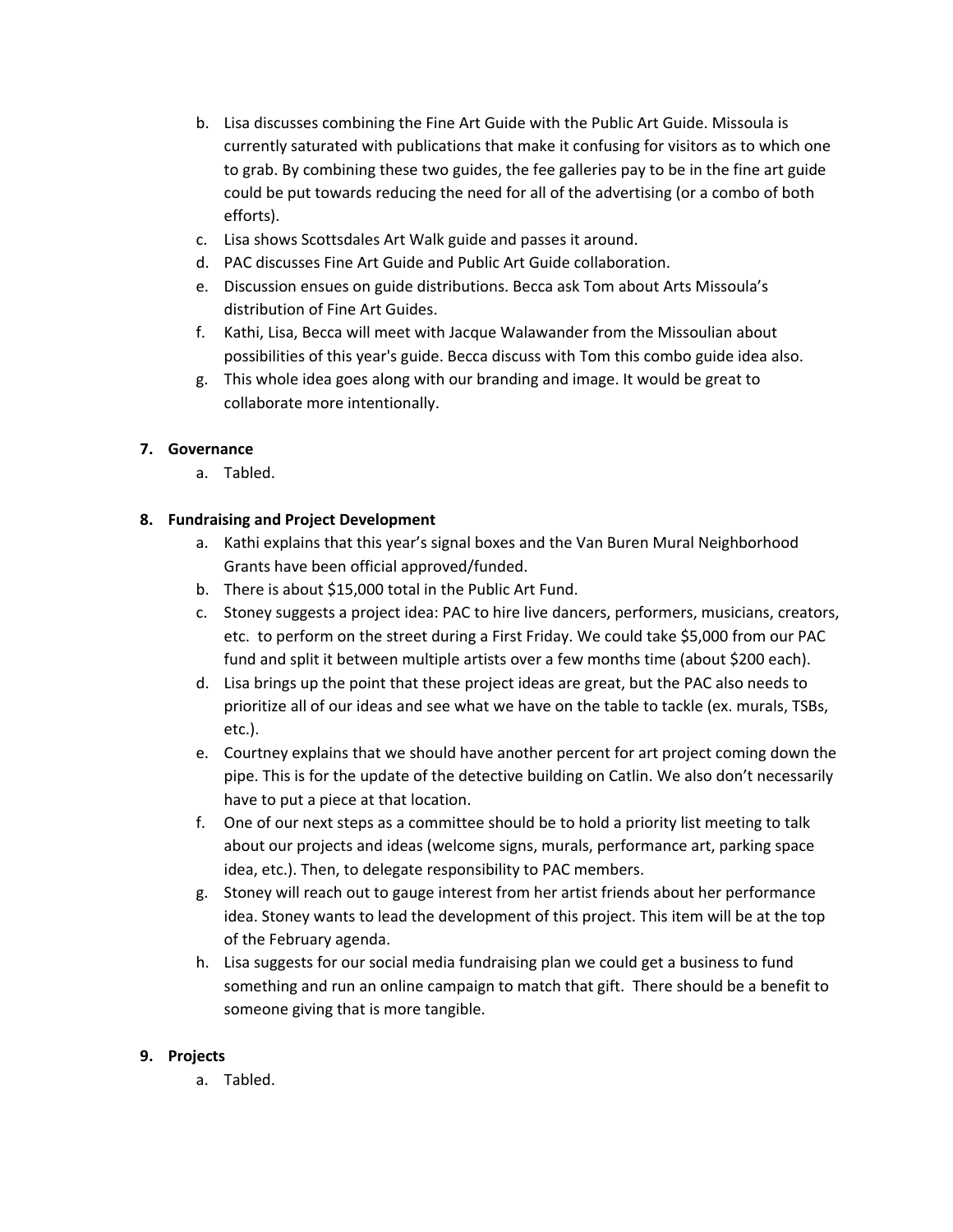### **10. Quality**

a. Tabled.

### **11. Becca Other Thoughts: [Murals]**

- a. Tabled.
- **12. No Comments**
- **13. Adjournment 6:01pm**

**The City makes reasonable accommodations for any known disability that may interfere with a person's ability to participate in this meeting. People needing assistance should provide advanced notice to allow adequate time to make needed arrangements. Please call Heidi Bakula at (406) 552-6003 or write her at Mayor's office, 435 Ryman, Missoula, MT 59802 to make the request known.**

#### **STRATEGIC PLANNING GOALS 2017-2019**

Mission: The Public Art Committee affirms the city's role as an advocate to public art, fosters and enriches the **aesthetic of the City of Missoula, values and promotes the contributions of artists to the community and furthers the objectives of Missoula City Ordinance 3221.**

**Vision: The Public Art Committee envisions a community where art and artists are valued, and where public art is integrated into the fabric of our place, and enhances the quality of life of its citizens.**

#### **YEAR 1-2017**

#### **Outreach and Awareness**

- A. Create monthly marketing PSAs
- B. Improve website
- C. Begin public art education for artists
- D. Make quarterly reports to council
- E. Establish a more formal connection to U of M art department
- F. Engage in community feedback

#### **Governance**

A. Actively invite native representation onto committee

- B. Bring accounting and professional reporting to council
- C. Create annual planning and follow plan
- D. Create a catalogue and condition report
- E. Intentional use of staff and chair time

### **Quality**

A. Increase art call submissions

### **Fundraising and Project Development**

- A. Pursue the idea of joining county
- B. Increase staff time
- C. Deepen our relationships to other Public Art
- Committees for inspiration and funding ideas
- D. Actively seek out grant funding
- E. Enrich private/public partnerships

#### **Projects**

- A. One big project per year- form committee
- B. Public Art Guide
- C. Parking meters
- D. Lighting for Crossings
- E. Lighting for Perseverance and Passage
- F. Traffic Signal Boxes